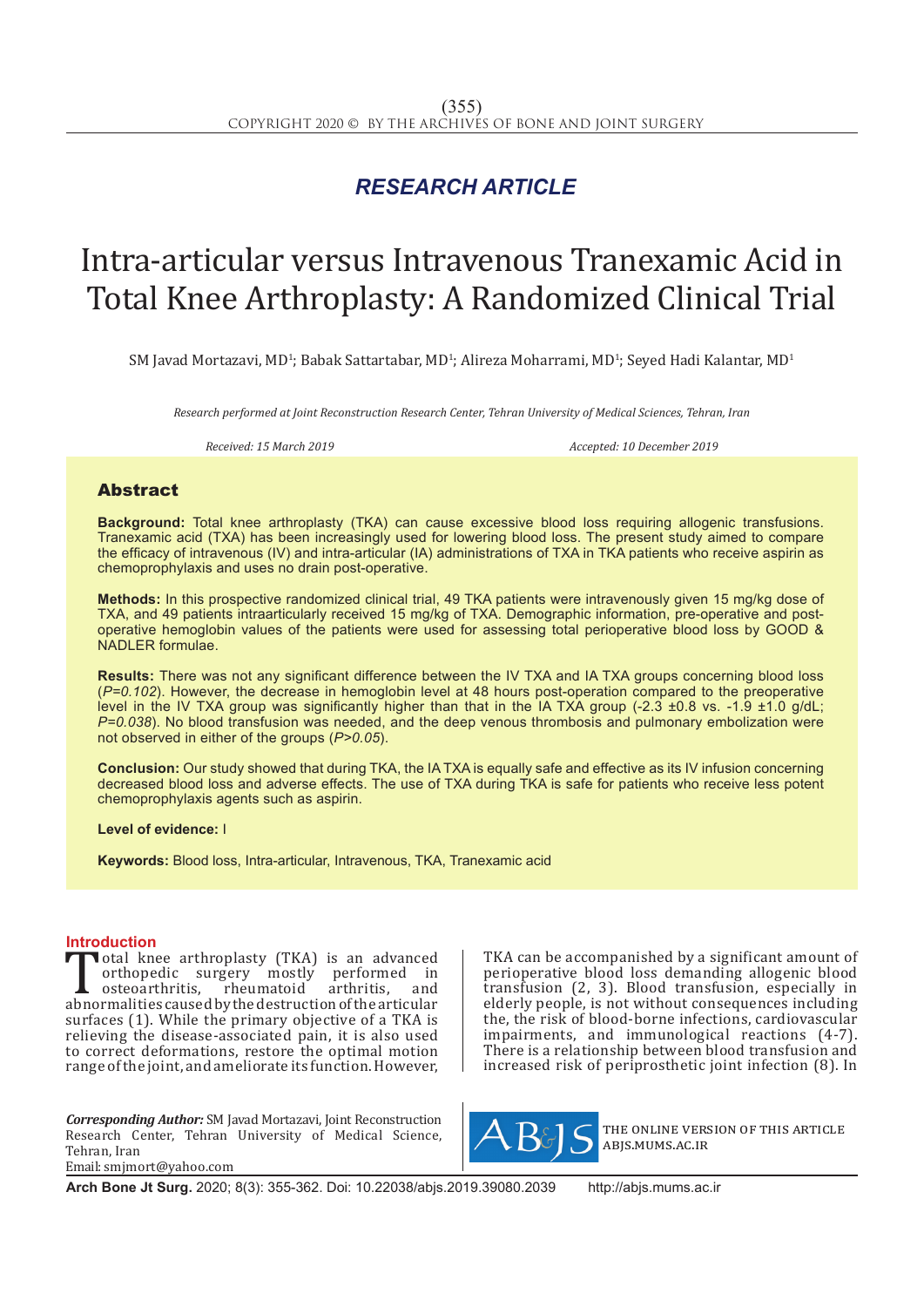addition to particular challenges in the management of the patient, it would impose an additional cost on the patient and healthcare system (9, 10).

There are several methods for preserving blood loss and reducing the chance of blood transfusion in orthopedic surgical procedures (11). One of these strategies is the preoperative application of an antifibrinolytic medication (12). Synthetic Tranexamic acid (TXA) has increasingly drawn the attention of surgeons for blood loss reducing in TKA patients (13-15). To date, different studies among different populations have confirmed high efficacy, safety, and cost-effectiveness of TXA in diminishing blood loss and thereby with lessening allogenic blood transfusion frequency and related risks in TKA as well as in many other orthopedic surgeries (15-17).

Numerous randomized controlled trials have established the efficacy of intravenous (IV) infusion of TXA in lowering blood loss without serious complications during TKA (13-15, 18). Previously, direct intra-articular (IA) injection of TXA has been taken into consideration in several trials for effective management of blood preservation in TKA patients (19-22). Many studies supported that both IA and IV TXA are effective in reducing total blood loss following TKA (19, 22-24) without increasing the complications such as DVT  $(24)$ . On the other hand, the studies which had compared the efficacy of IA and intravenous TXA used low molecular weight heparin (LMWH) as a venous thromboembolism (VTE) prophylaxis (19, 20, 25) and one study used either LMWH or Aspirin for chemoprophylaxis (22). There is an attitude that maybe using TXA can increase the risk of thrombosis (26) and previous studies used LMWH anticoagulant for VTE prophylaxis (19, 20, 25). However, few studies have compared the effect of IV and IA TXA in patients undergoing TKA and receiving aspirin for chemoprophylaxis (22-25). Pharmacologically TXA is not a procoagulant, and the administration of TXA should not increase the risk of VTE (27). Heller et al. revealed that TXA reduces bleeding without increasing the risk of VTE in patients who receive Aspirin as a VTE prophylaxis following total joint arthroplasty (TJA) (28). Also, most studies which compare IA and IV TXA following TKA, used closed suction drainage in the postoperative period. This, in turn, causes variation in IA TXA based on the rate of drainage. We have not used drains in our patients, which may lead to more reliable IA TXA dosage.

We conceive this study align with the previous studies in comparing the efficacy of IA Versus IV TXA on reducing postoperative total blood loss but, unlike most of the previous studies, our patients received aspirin for VTE chemoprophylaxis and did not receive closed suction drainage in the postoperative period.

#### **Materials and Methods**

#### *Experiment design*

All patients with no history of bleeding disorders, specific blood clotting problems, and allergy to TXA, referring to our institution from September 2015 to

June 2016 for unilateral TKA surgery by the same prosthesis (Scorpio® NRG, Stryker) due to knee DJD were eligible for inclusion in this prospective Randomized clinical trial. Patients with no history of allergy to TXA, deep venous thrombosis (DVT), pulmonary thromboembolism, diabetes, clotting or hematologic problems, stroke, heart failure, cardiovascular disorders, peripheral vascular surgery, and severe pulmonary or renal disorders were excluded from the study. All participants signed an informed written consent. The extra cost was imposed on the patients due to the study. Also, the ethical committee of our institution approved the trial design and procedure.

The patients were randomly and consecutively allocated to either the experiment group (n=49) receiving IA TXA, or the control group (n=49) receiving IV TXA. Patient's demographic characteristics (age, gender, and BMI) as well as preoperative hemoglobin and hematocrit were recorded [Table 1]. All patients were given aspirin 325 mg/BID as chemoprophylaxis postoperatively. All operations were performed with tourniquet control. In the experiment group, TXA was administrated 15mg/kg IA at the end of the surgery after watertight capsular closure, while the control group was given 15 mg/kg TXA intravenously (Caspian Tamin Co, Rasht, Iran), respectively, 10 minutes before the surgical incision. All patients underwent TKA surgery by a single surgeon. No postoperative drain was used in these patients.

All patients were monitored for three consecutive days after surgery. The post-operative concentrations of hemoglobin and hematocrit were regularly assessed by routine CBC test on days one, two, and three, following the surgery. The indications for blood transfusions in our institution are patients with symptoms related to anemia or asymptomatic patients with hemoglobin level<8 mg/dL. All the patients were followed prospectively for at least two years. The number of blood transfusions and any intra- or post-operative complications associated with the surgery or the TXA infusion were recorded as well. The total amount of blood loss for each patient was estimated by GOOD & NADLER formulae as follows (29, 30):

BV stands for the estimated total blood volume (L)

total blood loss(mL) = 
$$
\frac{Hgb_{loss} \times 100(mL/dL)}{Hg}
$$

Where:

$$
Hgb_{loss} = BV \times (Hgb_i - Hgb_e) \times 10dL/L + Hgb_t
$$

 $BV for women = 0.3561 \times H^3 + 0.03308 \times W + 0.1833$ 

 $BVformen = 0.3669 \times H^3 + 0.03219 \times W + 0.6041$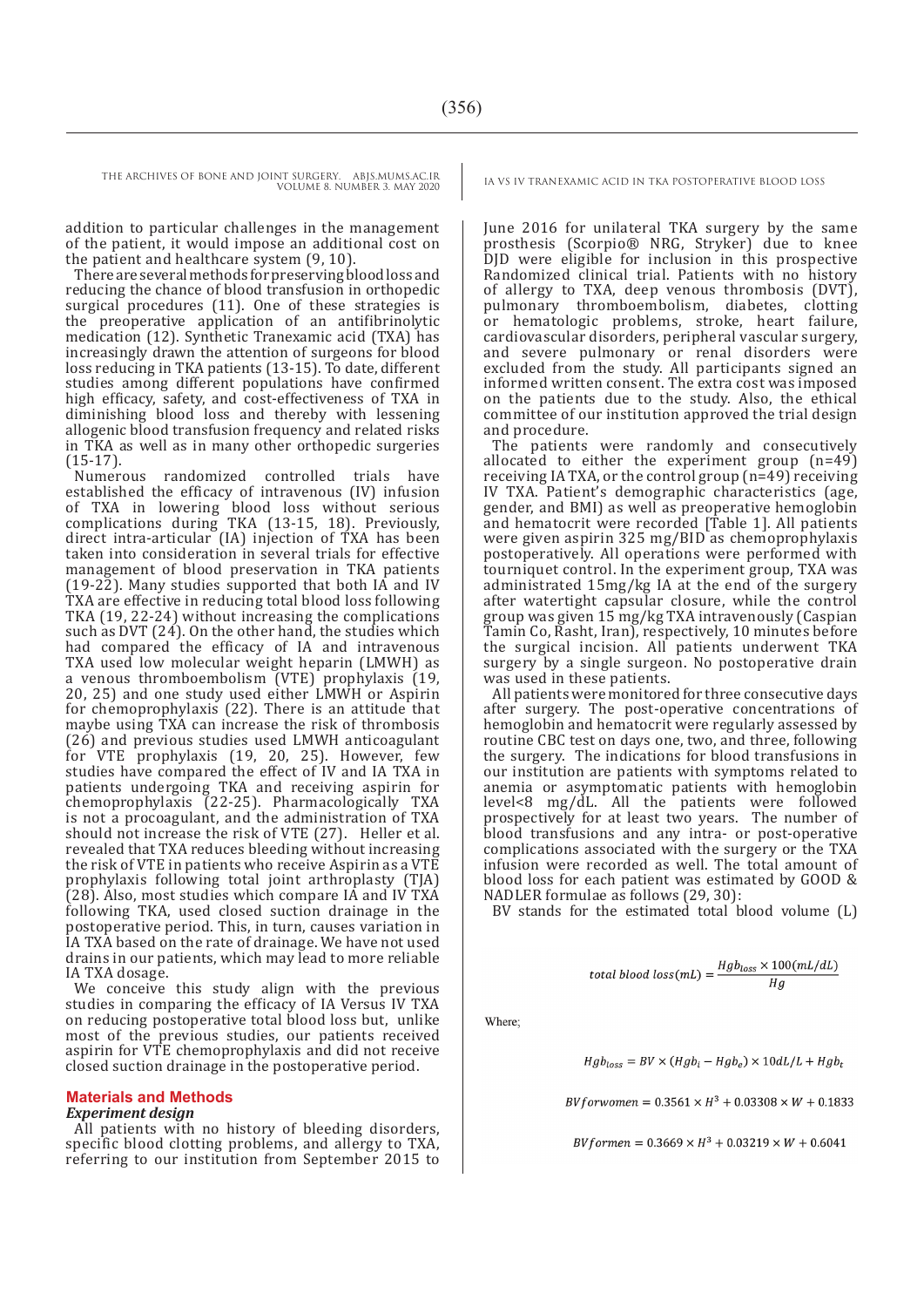**Table 1. Patients' demographic features and baseline laboratory values in the present study. Data are presented as mean ± standard deviation (SD) for numerical variable or as frequency (with number and percentage) for categorical variables**

| Variable             |                         | Intra-Venous TXA (N=49) | <b>Intra-Articular TXA (N=49)</b> | P value   |
|----------------------|-------------------------|-------------------------|-----------------------------------|-----------|
| Demographic features | Age (year)              | $69.6 \pm 8.9$          | $69.5 \pm 6.5$                    | $0.965 +$ |
|                      | Weight (kg)             | $81.7 \pm 18.1$         | $77.4 \pm 9.5$                    | $0.434$ γ |
|                      | Height $(m)$            | $157.7 \pm 14.5$        | $158.1 \pm 9.6$                   | $0.835$ γ |
|                      | Body Mass Index (kg/m2) | $31.2 \pm 4.4$          | $30.6 \pm 3.9$                    | $0.485 +$ |
|                      | Sex, Female vs. Male    | 40 (91%) vs. 4 (9%)     | 49 (92%) vs. 4 (8%)               | $0.534\$  |
|                      | Side, Right vs. Left    | 23 (52%) vs. 21 (48%)   | 26 (49%) vs. 27 (51%)             | $0.456$ § |
| Laboratory           | Hemoglobin $(g/dL)$     | $13.3 \pm 1.3$          | $13.0 \pm 1.3$                    | $0.249 +$ |
|                      | Hematocrit (%)          | $40.3 \pm 3.6$          | $39.3 \pm 4.0$                    | $0.179 +$ |

test exact s'Fisher § and ,test U Whitney-Mann γ, t test +

H for height (meter), W for body weight (Kg), Hgbi for hemoglobin concentration prior to surgery in g/dL. Hgbe for the lowest hemoglobin concentration during hospitalization period in g/dL, and Hgbt for total amount of allogeneic hemoglobin transfused in g.

#### *Statistical Analysis*

Data were analyzed by GraphPad Prism version 5 software for Windows (San Diego, CA, USA). The results were showed as mean ±standard deviation (SD) for binary variables or as frequency (with number and percentage) for categorical ones. The independent t-test or Mann-Whitney U test were used for comparing the mean of numerical values between the groups. Also, the mean laboratory values before and after the surgery were compared by a paired t-test. Fisher's exact test was used to examine the differences between the frequency of categorical variables. A *P<0.05* was considered as statistically significant within the interval confidence of 95%.

Tehran University of Medical Science's Institutional Review Board (IRB) reviewed and approved method of the study and declared that there were no ethical concern and conflict of interest in the study (Approval code: IR.TUMS. VCR.REC.1396.2879). The study was retrospectively registered in Iranian Registry of Clinical Trials (IRCT) (IRCT20160809029286N3).

#### **Results**

The mean follow-up duration was 30 months (24 to 36). Demographic features and preoperative hemoglobin and hematocrit values of the groups are given in Table 1. No significant difference was seen in the mean age (*P=0.965*), weight (*P=0.434*), height (*P=0.835*), BMI (*P=0.485*), gender distribution (*P=0.534*), surgical side (*P=0.456*), and also preoperative levels of hemoglobin (*P=0.249*) and hematocrit (*P=0.179*) between two groups.

None of the patients in the IV TXA or IA TXA groups did require blood transfusion. The DVT and pulmonary embolism were not observed in any of the groups. The amount of blood loss was calculated by GOOD & NADLER formulae as described above. There was no significant difference between the IV TXA and IA TXA groups concerning blood loss after the surgery [ $P=0.102$ ; Figure 1A]. Also, no significant difference was determined in the mean blood loss between the two groups by gender [Figure 1B]. However, the amount of blood loss in men was significantly higher compared with women in both groups (*P=0.016* for the IV TXA group and *P=0.006* for the IA TXA group).

Furthermore, the hemoglobin levels in both IV TXA and IA TXA patients were similarly decreased at 24, 48 and 72 hours post operation; no significant difference was observed between the two groups [*P>0.05*; Figure 2A]. There was not any significant difference between groups for hematocrit values of 24, 48 and 72 hours post operation [*P>0.05*; Figure 2B; Table 2]

#### **Discussion**

Perioperative blood loss is a significant challenge in TKA patients. It may result in numerous postoperative complications and even in death (31). Among several strategies to decrease blood loss and blood transfusion following TKA TXA has shown the most promising outcomes.

Similarly, Our results are in line with the previous studies in comparing the efficacy of IA vs. IV TXA in controlling the total blood loss following TKA. However, two studies revealed that IV rout was superior to IA administration of TXA (7, 32), while, one study showed vise versa findings (21) and three studies concluded that IV and IA had the same efficacy [Table 3] (19, 20, 25, 33).

The TXA has been shown to decrease perioperative blood loss, hemoglobin drop, and the need for blood transfusion in patients undergoing TKA (34). However, the most effective and safe route of TXA administration is still under debate. Pharmacologically, TXA is not a procoagulant (27) and its TXA should not increase the risk of VTE. Heller et al. revealed that TXA reduces bleeding without increasing the risk of VTE in patients who receive Aspirin as a VTE prophylaxis following TJA, (28).

In this study, we compared the effect of IV and IA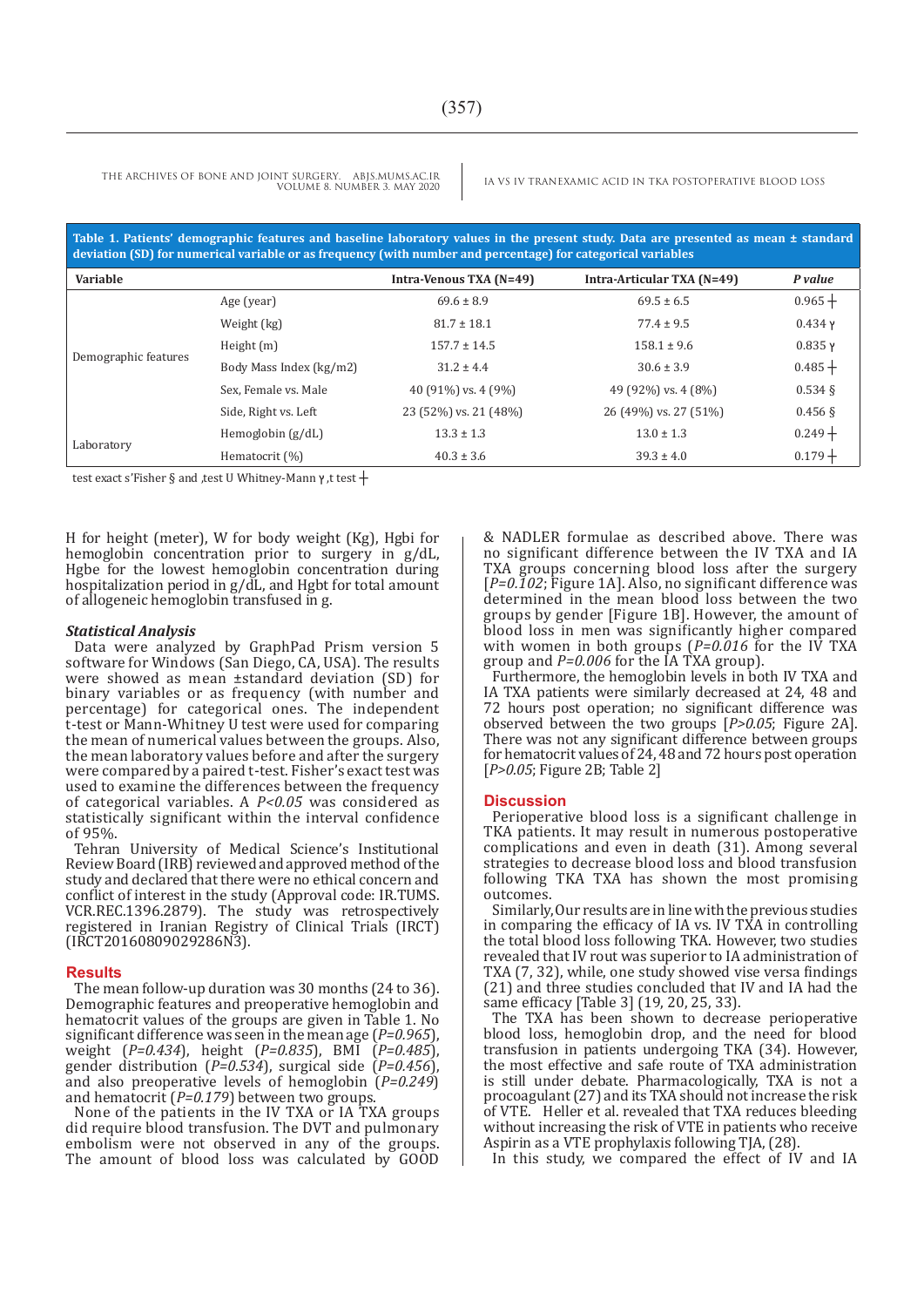





**Figure 2. Changes in concentrations of hemoglobin (A) and hematocrit (B) according to the time. Data are presented as mean ± standard deviation (SD).**

administration of TXA on the blood loss, hemoglobin drop, and TXA adverse effects in patients who receive aspirin as an anticoagulant for VTE prophylaxis and no postoperative drain following TKA surgery. We observed equal effect using either IV or IA TXA in decreasing postoperative blood loss. We also found that the amount of blood loss varied by gender so that men suffered significantly more blood loss compared to the women, regardless of the administration route. Also, none of the groups needed a perioperative blood transfusion and experienced serious complications such as systemic DVT or pulmonary embolism.

These findings are consistent with many previous studies in which no significant difference was reported between the efficacy of IV infusion and IA injection of TXA in TKA patients; the IA TXA has been demonstrated to be same effective as IV regimen in lowering blood loss and allogeneic blood transfusion during TKA (5, 6, 33, 35-37). Ueno et al. reported no significant difference in reducing postoperative blood loss between IV and IA routes in unilateral TKA patients (36). In a study by Gomez-Barrena et al., no significant difference in the drain blood loss was reported at 24 and 48 hours post TKA operation between IV and IA administration of TXA concerning (20). Patel et al. also demonstrated no significant difference between the efficacy of IV and IA approaches in terms of perioperative blood loss and the lowest hemoglobin level; however, blood transfusion was needed in one of their patients receiving IA TXA (33).

There is some evidence that suggested using IA TXA has potent effects than the IV route in TKA patients. Aggarwal et al., showed that IA TXA was better than IV TXA in terms of lowering blood loss, hemoglobin drop, and allogeneic blood transfusion frequency in patients who underwent bilateral TKA (38). Seo et al. (21), Aguilera et al. (39), and Digas et al. (40) similarly found that while both IV and IA administration of TXA decreased drained blood loss compared to the control, the blood loss, hemoglobin drop, and transfusion rate were much lower in the IA group than in the IV group. Also, the transfusion rate was significantly lower in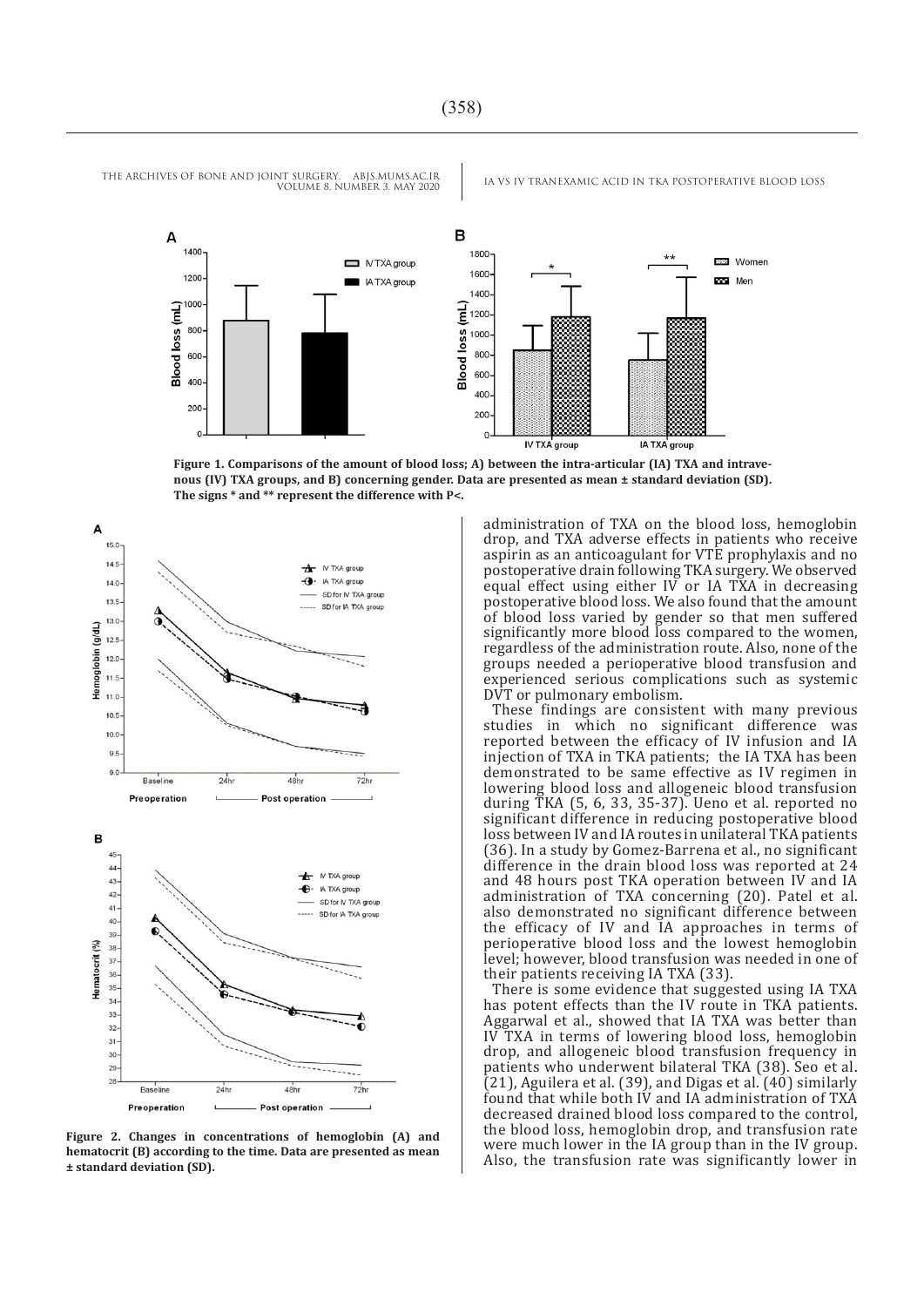**Table 2. Patients' demographic features and baseline laboratory values of the study groups. Data are presented as mean ± standard deviation (SD) for numerical variable or as frequency (with number and percentage) for categorical variables.**

| Variable                              |                  | Intra-Venous TXA (N=49) | Intra-Articular TXA (N=49) | P value   |
|---------------------------------------|------------------|-------------------------|----------------------------|-----------|
|                                       | 24 <sub>hr</sub> | $-1.6 \pm 0.9$          | $-1.7 \pm 2.1$             | $0.805 +$ |
| Post-operative hemoglobin change from | 48hr             | $-2.2 \pm 0.9$          | $-1.9 \pm 0.9$             | $0.105 +$ |
| preoperative value $(g/dL)$           | 72hr             | $-2.5 \pm 0.8$          | $-2.3 \pm 1.2$             | $0.126$ γ |
|                                       |                  |                         |                            |           |
| Post-operative hematocrit change from | 24hr             | $-5.0 \pm 2.5$          | $-4.6 \pm 3.1$             | $0.476 +$ |
| preoperative value $(\%)$             | 48hr             | $-6.9 \pm 2.5$          | $-5.9 \pm 3.1$             | $0.090 +$ |
|                                       | 72 <sub>hr</sub> | $-7.4 \pm 2.5$          | $-7.2 \pm 3.4$             | $0.516$ γ |

┼ t test, and ץ Mann-Whitney U test.

| Table 3. IV vs Topical TXA Studies |                |                       |                    |                      |                 |  |  |  |
|------------------------------------|----------------|-----------------------|--------------------|----------------------|-----------------|--|--|--|
| Study                              | N <sub>o</sub> | IV                    | <b>IA</b>          | Closed suction drain | VTE prophylaxis |  |  |  |
| Soni et al 2014                    | 40             | 10mg/kg               | 3g                 | yes                  | LMWH            |  |  |  |
| Patel et al 2014                   | 47             | 10mg/kg               | 2g                 | yes                  | LMWH            |  |  |  |
| Gomez et al 2015                   | 39             | 15mg/kg               | 3g                 | yes                  | LMWH            |  |  |  |
| Chen et al 2016                    | 50             | 1.5 <sub>g</sub>      | 1.5 <sub>g</sub>   | yes                  | LMWH            |  |  |  |
| Goyal et al 2017                   | 85             | 1 <sub>g</sub>        | 3g                 | N <sub>0</sub>       | LMWH or ASA     |  |  |  |
| Current Study                      | 49             | $15 \,\mathrm{mg/kg}$ | $15 \text{ mg/kg}$ | No                   | ASA             |  |  |  |

the IA TXA receiving patients compared to the IV TXA patients in the study of Hamlin and colleagues (41). These variations between the different studies regarding the efficacy of IA and IV routes might be due in part to the differences in the dose of the administrated TXA.

There are some more advantages for IA TXA. It was observed that IA TXA not only decreases the perioperative blood loss and transfusion but also may contribute to alleviating the knee joint swelling after TKA (42). Also, IA TXA might be more cost-effective, as, a direct IA injection of TXA with a lower dose might have the same effect of a higher IV dose. Finally, IA injection can theoretically result in minimal if any systemic adverse effects such as thromboembolic events, and finally reduces recovery and hospitalization period and costs (43, 44).

One of the great features of the present study was that it did not use drain during the TKA similar to the studies of Yang et al. and Goyal et al. (22, 45). The use of drain may increase the transfusion frequency and interfere with the real estimation of hemoglobin drop at 48 hours following the TKA (46). Also, unlike many previous studies that have used total drain output values for calculation of total blood loss, it allows the appropriate IA injection of TXA (20, 21, 37, 40) (45). The present study recruited GOOD & NADLER formulae, which deals explicitly with BMI of each as well as pre- and postoperative and hemoglobin values, is not influenced by

the operation condition and thereby gives more reliable results compared to the drain-based outputs regarding the estimated volume of blood loss. In conclusion, no use of drain in TKA patients can reduce postoperative total blood loss.

Another feature of this study was that all patients received aspirin 325 mg/bid as VTE chemoprophylaxis. Many Previous studies have used LMWH anticoagulant as a VTE prophylaxis following TKA (19, 20, 25) and one study used either LMWH or aspirin(22). There is an attitude that TXA maybe can increase the risk of thrombosis after surgery (26). Heller et al. showed that TXA reduces bleeding with no additional risk of VTE in patients who receive aspirin as VTE prophylaxis following TJA (28). Our study confirmed that both IV and IA TXA routes could be safely administered for patients undergoing TKA and receive ASA as chemoprophylaxis.

The present study suffers some significant limitations. First, it did not include any control given IV or IA saline. Second, the sample size allocated to each group was inevitably too small to reach a more citable and extendable conclusion for larger populations. Third, we only evaluated the DVT clinically, while, PE symptoms did not survey for it using imaging. Fourth, there were not any significant differences between groups in our study. However, our study may suffer from type B error, which may be due to an insufficient number of patients in each group.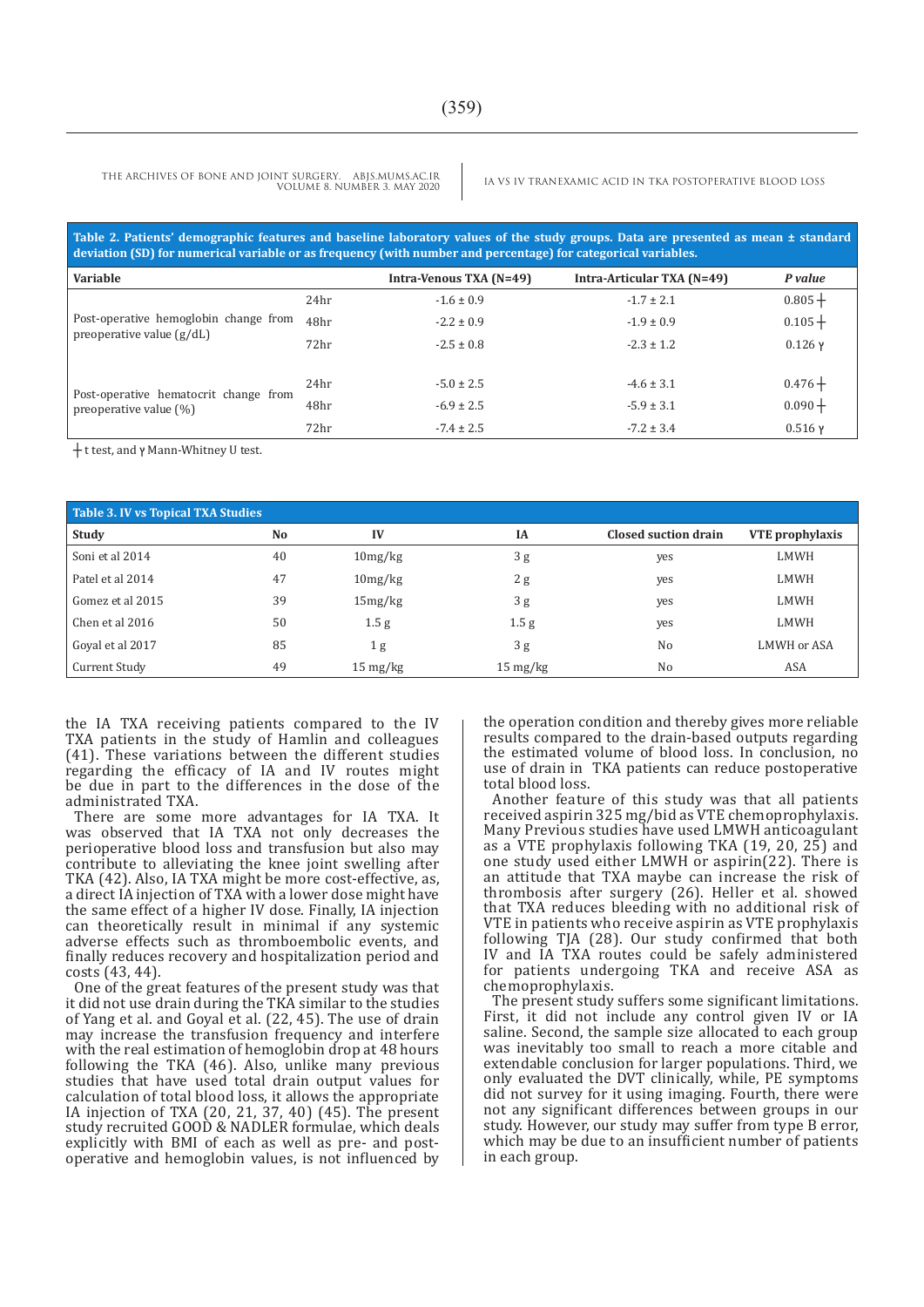Our study corroborated that safity and effects of the IA TXA as same sa IV TXA in decreasing blood loss and the systemic thromboembolic adverse effects TKA in patients undergoing TKA and receiving aspirin as thromboprophylaxis and no suction drain following surgery. However, considering the topical injection of TXA, which possibly avoids any unpredictable systemic complications as well as the lower dosage of the drug used for achieving a comparable outcome, the IA route might be considered safer and more cost-effective than the IV route in TKA patients who received aspirin as a VTE prophylaxis and no drain postoperatively. More studies are needed to confirm this conclusion.

*Conflict of Interests:* The authors declare no conflict

of interest concerning the materials or methods used in this study or the findings specified in this paper.

SM Javad Mortazavi MD1 Babak Sattartabar MD<sup>1</sup>

Alireza Moharrami MD<sup>1</sup>

Seyed Hadi Kalantar MD<sup>1</sup>

1 Joint Reconstruction Research Center, Tehran University of Medical Science, Tehran, Iran

#### **References**

- 1. Lin ZX, Woolf SK. Safety, efficacy, and costeffectiveness of tranexamic acid in orthopedic surgery. Orthopedics. 2016; 39(2):119-30.
- 2. Kagoma YK, Crowther MA, Douketis J, Bhandari M, Eikelboom J, Lim W. Use of antifibrinolytic therapy to reduce transfusion in patients undergoing orthopedic surgery: a systematic review of randomized trials. Thromb Res. 2009; 123(5):687-96.
- 3. Wind TC, Barfield WR, Moskal JT. The effect of tranexamic acid on blood loss and transfusion rate in primary total knee arthroplasty. J Arthroplasty. 2013; 28(7):1080-3.
- 4. Quintero JI, Cárdenas LL, Navas M, Bautista MP, Bonilla GA, Llinás AM, et al. Primary joint arthroplasty surgery: is the risk of major bleeding higher in elderly patients? A retrospective cohort study. J Arthroplasty. 2016; 31(10):2264-8.
- 5. Bong MR, Patel V, Chang E, Issack PS, Hebert R, Di Cesare PE. Risks associated with blood transfusion after total knee arthroplasty. J Arthroplasty. 2004; 19(3):281-7.
- 6. Pulido L, Ghanem E, Joshi A, Purtill JJ, Parvizi J. Periprosthetic joint infection: the incidence, timing, and predisposing factors. Clin Orthop Relat Res. 2008; 466(7):1710-5.
- 7. Sarzaeem MM, Razi M, Kazemian G, Moghaddam ME, Rasi AM, Karimi M. Comparing efficacy of three methods of tranexamic acid administration in reducing hemoglobin drop following total knee arthroplasty. J Arthroplasty. 2014; 29(8):1521-4.
- 8. Rasouli MR, Gomes LS, Parsley B, Barsoum W, Bezwada H, Cashman J, et al. Blood conservation. J Arthroplasty. 2014; 29(2 Suppl):65-70.
- 9. Keyhani S, Esmailiejah AA, Abbasian MR, Safdari F. Which route of tranexamic acid administration is more effective to reduce blood loss following total knee arthroplasty? Arch Bone Jt Surg. 2016; 4(1):65-9.
- 10.Rosenblatt MA. Strategies for minimizing the use of

allogeneic blood during orthopedic surgery. Mt Sinai J Med. 2002; 69(1-2):83-7.

- 11.Lemaire R. Strategies for blood management in orthopaedic and trauma surgery. J Bone Joint Surg Br. 2008; 90(9):1128-36.
- 12.Eubanks JD. Antifibrinolytics in major orthopaedic surgery. J Am Acad Orthop Surg. 2010; 18(3):132-8.
- 13. Camarasa M, Ollé G, Serra-Prat M, Martín A, Sánchez M, Ricós P, et al. Efficacy of aminocaproic, tranexamic acids in the control of bleeding during total knee replacement: a randomized clinical trial. Br J Anaesth. 2006; 96(5):576-82.
- 14.Molloy DO, Archbold HA, Ogonda L, McConway J, Wilson RK, Beverland DE. Comparison of topical fibrin spray and tranexamic acid on blood loss after total knee replacement: a prospective, randomised controlled trial. J Bone Joint Surg Br. 2007; 89(3):306-9.
- 15.Vigna-Taglianti F, Basso L, Rolfo P, Brambilla R, Vaccari F, Lanci G, et al. Tranexamic acid for reducing blood transfusions in arthroplasty interventions: a cost-effective practice. Eur J Orthop Surg Traumatol. 2014; 24(4):545-51.
- 16.Badeaux J, Hawley D. A systematic review of the effectiveness of intravenous tranexamic acid administration in managing perioperative blood loss in patients undergoing spine surgery. J Perianesth Nurs. 2014; 29(6):459-65.
- 17.Melvin JS, Stryker LS, Sierra RJ. Tranexamic acid in hip and knee arthroplasty. J Am Acad Orthop Surg. 2015; 23(12):732-40.
- 18.MacGillivray RG, Tarabichi SB, Hawari MF, Raoof NT. Tranexamic acid to reduce blood loss after bilateral total knee arthroplasty: a prospective, randomized double blind study. J Arthroplasty. 2011; 26(1):24-8.
- 19.Chen JY, Chin PL, Moo IH, Pang HN, Tay DKJ, Chia SL, et al. Intravenous versus intra-articular tranexamic acid in total knee arthroplasty: a double-blinded randomised controlled noninferiority trial. Knee.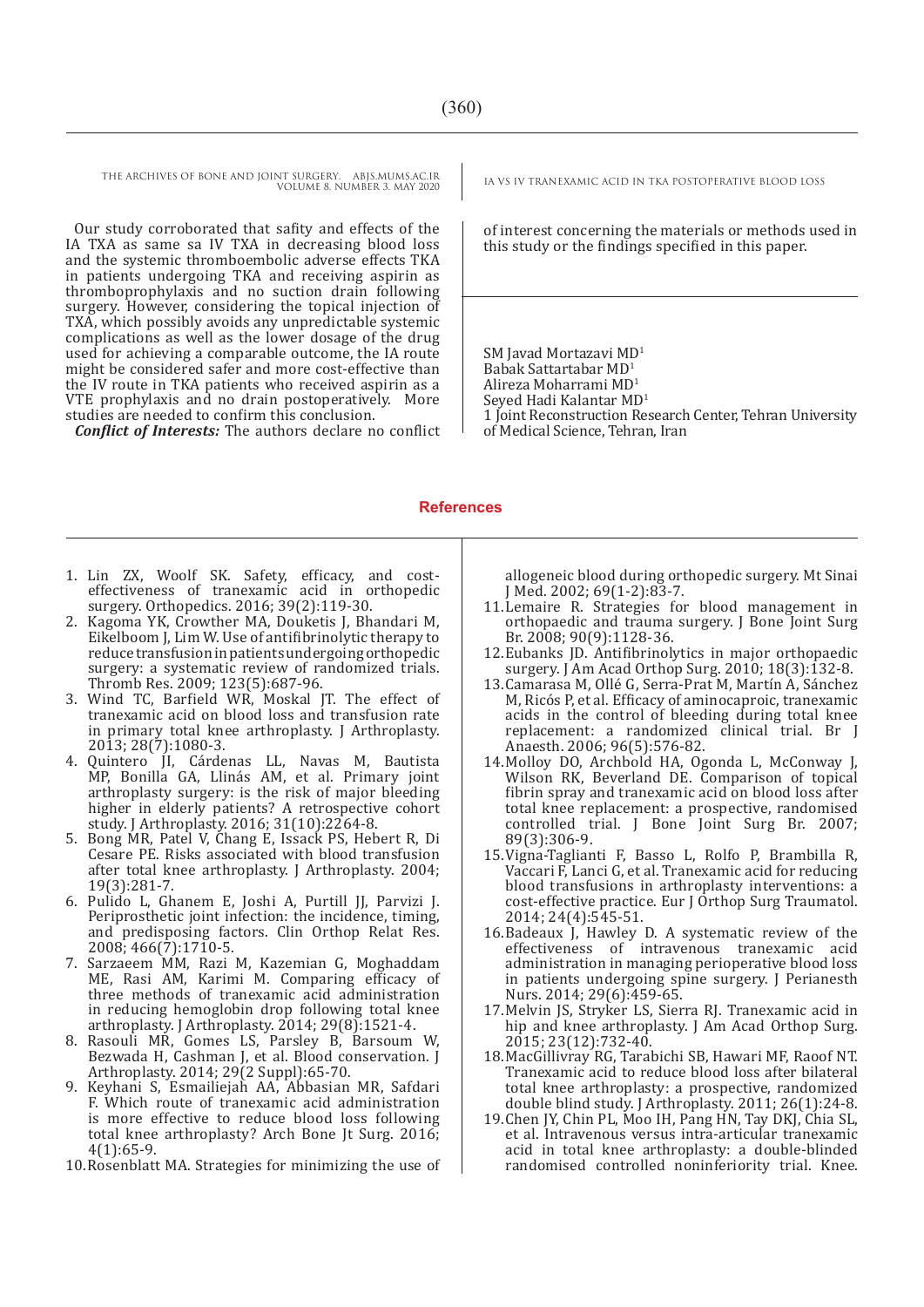2016; 23(1):152-6.

- 20.Gomez-Barrena E, Ortega-Andreu M, Padilla-Eguiluz NG, Pérez-Chrzanowska H, Figueredo-Zalve R. Topical intra-articular compared with intravenous tranexamic acid to reduce blood loss in primary total knee replacement: a double-blind, randomized, controlled, noninferiority clinical trial. J Bone Joint Surg Am. 2014; 96(23):1937-44.
- 21.Seo JG, Moon YW, Park SH, Kim SM, Ko KR. The comparative efficacies of intra-articular and IV tranexamic acid for reducing blood loss during total knee arthroplasty. Knee Surg Sports Traumatol Arthrosc. 2013; 21(8):1869-74.
- 22.Goyal N, Chen DB, Harris IA, Rowden NJ, Kirsh G, MacDessi SJ. Intravenous vs intra-articular tranexamic acid in total knee arthroplasty: a randomized, double-blind trial. J Arthroplasty. 2017; 32(1):28-32.
- 23.Lee SY, Chong S, Balasubramanian D, Na YG, Kim TK. What is the ideal route of administration of tranexamic acid in TKA? A randomized controlled trial. Clin Orthop Relat Res. 2017; 475(8):1987-96.
- 24.Mi B, Liu G, Zhou W, Lv H, Liu Y, Zha K, et al. Intraarticular versus intravenous tranexamic acid application in total knee arthroplasty: a metaanalysis of randomized controlled trials. Arch Orthop Trauma Surg. 2017; 137(7):997-1009.
- 25.Soni A, Saini R, Gulati A, Paul R, Bhatty S, Rajoli SR. Comparison between intravenous and intra-articular regimens of tranexamic acid in reducing blood loss during total knee arthroplasty. J Arthroplasty. 2014; 29(8):1525-7.
- 26.Myers SP, Kutcher ME, Rosengart MR, Sperry JL, Peitzman AB, Brown JB, et al. Tranexamic acid administration is associated with an increased risk of post-traumatic venous thromboembolism. J Trauma Acute Care Surg. 2019; 86(1):20-7.
- 27.Åstedt B. Clinical pharmacology of tranexamic acid. Scand J Gastroenterol. 1987; 22(137):22-5.
- 28. Heller S, Secrist E, Shahi A, Chen AF, Parvizi I. Tranexamic acid can be administered to Tranexamic acid can be administered to arthroplasty patients who receive aspirin for venous thromboembolic prophylaxis. J Arthroplasty. 2016; 31(7):1437-41.
- 29.Good L, Peterson E, Lisander B. Tranexamic acid decreases external blood loss but not hidden blood loss in total knee replacement. Br J Anaesth. 2003; 90(5):596-9.
- 30.Nadler SB, Hidalgo JU, Bloch T. Prediction of blood volume in normal human adults. Surgery. 1962; 51(2):224-32.
- 31.Kirksey M, Chiu YL, Ma Y, Della Valle AG, Poultsides L, Gerner P, et al. Trends in in-hospital major morbidity and mortality after total joint arthroplasty: United States 1998-2008. Anesth Analg. 2012; 115(2):321-7.
- 32.Maniar RN, Kumar G, Singhi T, Nayak RM, Maniar PR. Most effective regimen of tranexamic acid in knee arthroplasty: a prospective randomized controlled study in 240 patients. Clin Orthop Relat Res. 2012;  $470(9):2605-12.$

- 33.Patel JN, Spanyer JM, Smith LS, Huang J, Yakkanti MR, Malkani AL. Comparison of intravenous versus topical tranexamic acid in total knee arthroplasty: a prospective randomized study. J Arthroplasty. 2014; 29(8):1528-31.
- 34.Alshryda S, Sarda P, Sukeik M, Nargol A, Blenkinsopp J, Mason JM. Tranexamic acid in total knee replacement: a systematic review and meta-analysis. J Bone Joint Surg Br. 2011; 93(12):1577-85.
- 35.Nawabi DH. Topical tranexamic acid was noninferior to intravenous tranexamic Acid in controlling blood loss during total knee arthroplasty. J Bone Joint Surg Am. 2015; 97(4):343.
- 36.Ueno M, Sonohata M, Fukumori N, Kawano S, Kitajima M, Mawatari M. Comparison between topical and intravenous administration of tranexamic acid in primary total hip arthroplasty. J Orthop Sci. 2016; 21(1):44-7.
- 37.Uğurlu M, Aksekili MA, Çağlar C, Yüksel K, Şahin E, Akyol M. Effect of topical and intravenously applied tranexamic acid compared to control group on bleeding in primary unilateral total knee arthroplasty. J Knee Surg. 2017; 30(02):152-7.
- 38.Aggarwal AK, Singh N, Sudesh P. Topical vs intravenous tranexamic acid in reducing blood loss after bilateral total knee arthroplasty: a prospective study. J Arthroplasty. 2016; 31(7):1442-8.
- 39. Aguilera X, Martínez-Zapata MJ, Hinarejos P, Jordan M, Leal J, Gonzalez J, et al. Topical and intravenous tranexamic acid reduce blood loss compared to routine hemostasis in total knee arthroplasty: a multicenter, randomized, controlled trial. Arch Orthop Trauma Surg. 2015; 135(7):1017-25.
- 40.Digas G, Koutsogiannis I, Meletiadis G, Antonopoulou E, Karamoulas V, Bikos C. Intra-articular injection of tranexamic acid reduce blood loss in cemented total knee arthroplasty. Eur J Orthop Surg Traumatol. 2015; 25(7):1181-8.
- 41.Hamlin BR, DiGioia AM, Plakseychuk AY, Levison TJ. Topical versus intravenous tranexamic acid in total knee arthroplasty. J Arthroplasty. 2015; 30(3):384-6.
- 42.Ishida K, Tsumura N, Kitagawa A, Hamamura S, Fukuda K, Dogaki Y, et al. Intra-articular injection of tranexamic acid reduces not only blood loss but also knee joint swelling after total knee arthroplasty. Int Orthop. 2011; 35(11):1639-45.
- 43.Shemshaki H, Nourian SM, Nourian N, Dehghani M, Mokhtari M, Mazoochian F. One step closer to sparing total blood loss and transfusion rate in total knee arthroplasty: a meta-analysis of different methods of tranexamic acid administration. Arch Orthop Trauma Surg. 2015; 135(4):573-88.
- 44.Wong J, Abrishami A, El Beheiry H, Mahomed NN, Davey JR, Gandhi R, et al. Topical application of tranexamic acid reduces postoperative blood loss in total knee arthroplasty: a randomized, controlled trial. J Bone Joint Surg Am. 2010; 92(15):2503-13.
- 45.Yang Y, Lv YM, Ding PJ, Li J, Ying-Ze Z. The reduction in blood loss with intra-articular injection of tranexamic acid in unilateral total knee arthroplasty without operative drains: a randomized controlled trial. Eur J